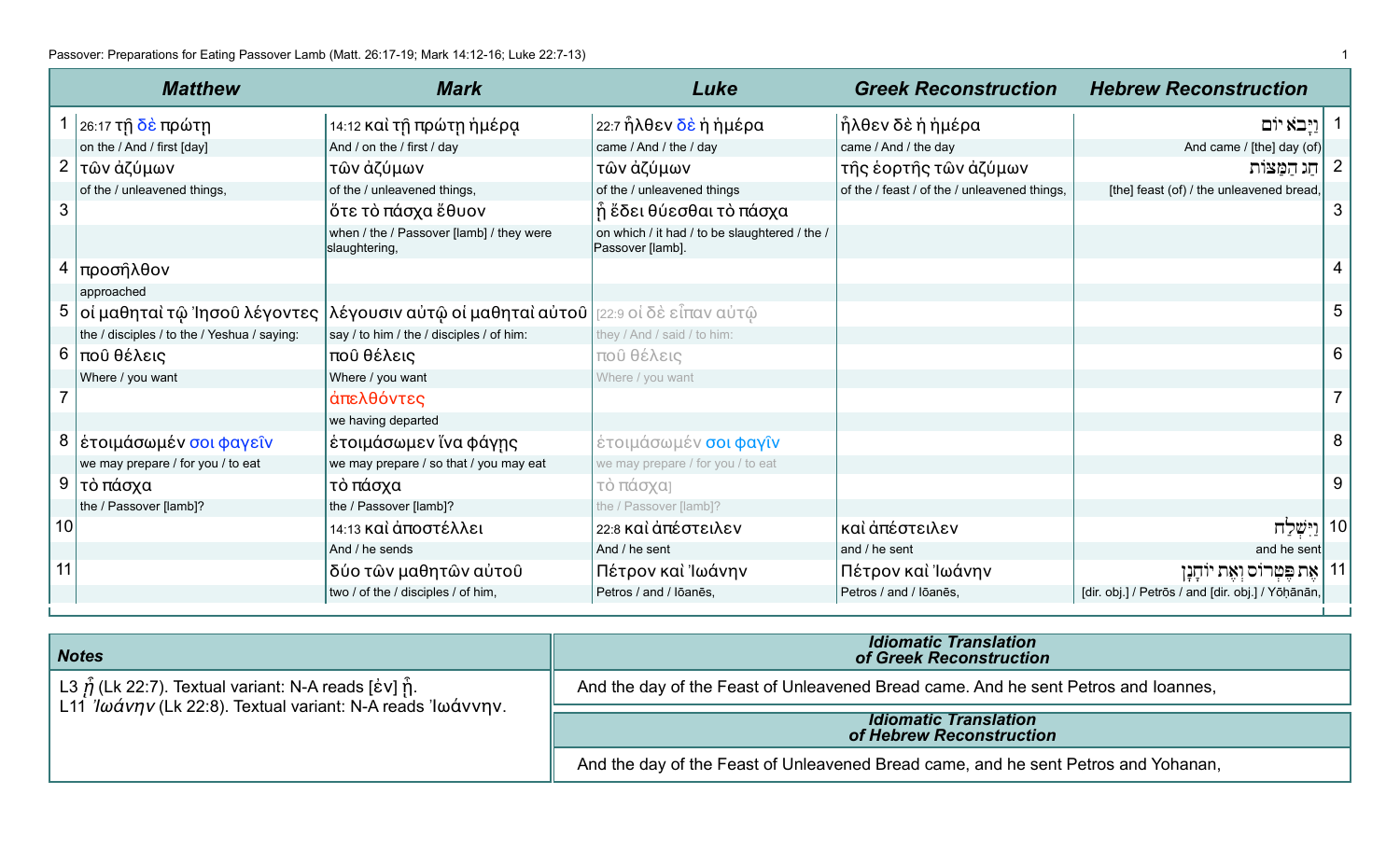|    | <b>Matthew</b>                              | <b>Mark</b>                              | Luke                                      | <b>Greek Reconstruction</b>               | <b>Hebrew Reconstruction</b>                                 |
|----|---------------------------------------------|------------------------------------------|-------------------------------------------|-------------------------------------------|--------------------------------------------------------------|
|    | $12$ 26:18 ο δε είπεν                       | καὶ λέγει αὐτοῖς                         | είπών                                     | λέγων                                     | לָאמֹר<br>12                                                 |
|    | the [i.e., he] / And / said:                | and / he says / to them:                 | saying:                                   | saying:                                   | to say:                                                      |
|    | 13  ὑπάγετε εἰς τὴν πόλιν                   | ύπάγετε είς τὴν πόλιν                    | πορευθένταις                              | πορευθένταις                              | 13<br>לכוּ                                                   |
|    | Go / into / the / city                      | Go / into / the / city,                  | Going,                                    | Going                                     | Go                                                           |
| 14 |                                             |                                          | έτοιμάσατε ἡμῖν τὸ πάσχα                  | έτοιμάσατε ἡμῖν τὸ πάσχα                  | לנו את הפסח                                                  |
|    |                                             |                                          | prepare / for us / the / Passover [lamb], | prepare / for us / the / Passover [lamb]. | and prepare / for us / [dir. obj.] / the<br>Passover [lamb]. |
| 15 |                                             |                                          | ἵνα φάγωμεν                               |                                           | 15                                                           |
|    |                                             |                                          | that / we may eat.                        |                                           |                                                              |
|    | <b>16</b> [26:17 οἱ μαθηταὶ τῷ Ἰησοῦ        | [14:12 λέγουσιν αὐτῷ οἱ                  | 22:9 οἱ δὲ εἶπαν αὐτῷ                     | καὶ εἶπαν αὐτῷ                            | 16   וַיֹּאמִרוּ לוֹ                                         |
|    | λέγοντες                                    | μαθηταὶ αὐτοῦ                            |                                           |                                           |                                                              |
|    | the / disciples / to the / Yeshua / saying: | say / to him / the / disciples / of him: | they / And / said / to him:               | they / And / said / to him:               | And they said / to him:                                      |
|    | $17$ που θέλεις                             | ποῦ θέλεις                               | ποῦ θέλεις                                | ποῦ θέλεις                                | אֵיכָן אַתָּה רוֹצֵה<br>17                                   |
|    | Where / you want                            | Where / you want                         | Where / you want                          | Where / you want                          | Where / you / want                                           |
| 18 |                                             | άπελθόντες                               |                                           |                                           | 18                                                           |
|    |                                             | we having departed                       |                                           |                                           |                                                              |
|    | 19 έτοιμάσωμέν σοι φαγεῖν                   | έτοιμάσωμεν ἵνα φάγης                    | έτοιμάσωμέν σοι φαγῖν                     | έτοιμάσωμέν σοι φαγεῖν                    | 19                                                           |
|    | we may prepare / for you / to eat           | we may prepare / so that / you may eat   | we may prepare / for you / to eat         | we may prepare / for you / to eat         | that we will prepare / for you / to eat                      |
|    | , 20  τὸ πάσχα]                             | τὸ πάσχα]                                | τὸ πάσχα                                  | τὸ πάσχα                                  | ן 20   אֵת הַפֵּסַח                                          |
|    | the / Passover [lamb]?                      | the / Passover [lamb]?                   | the / Passover [lamb]?                    | the / Passover [lamb]?                    | [dir. obj.] / the Passover [lamb]?                           |
|    |                                             |                                          |                                           |                                           |                                                              |

| <b>Notes</b>                                                                                                                                                       | <b>Idiomatic Translation</b><br>of Greek Reconstruction                                                                                         |
|--------------------------------------------------------------------------------------------------------------------------------------------------------------------|-------------------------------------------------------------------------------------------------------------------------------------------------|
| L13 $\pi \omega \rho \varepsilon \omega \theta \varepsilon$ v $\tau \alpha \rho \varsigma$ (Lk 22:8). Textual variant: B <sup>c</sup> and N-A read<br>πορευθέντες. | saying, "Go prepare the Passover lamb for us."<br>But they said to him, "Where do you want us to prepare for you to eat the Passover lamb?"     |
| L19 έτοιμάσωμέν σοι φαγῖν (Lk 22:9). Textual variant: N-A<br>omits σοι φαγῖν.<br>L20 τὸ πάσχα (Lk 22:9). Textual variant: N-A omits τὸ πάσχα.                      | <b>Idiomatic Translation</b><br>of Hebrew Reconstruction                                                                                        |
|                                                                                                                                                                    | saying: "Go and prepare for us the Passover lamb."<br>And they said to him: "Where do you want us to prepare for you to eat the Passover lamb?" |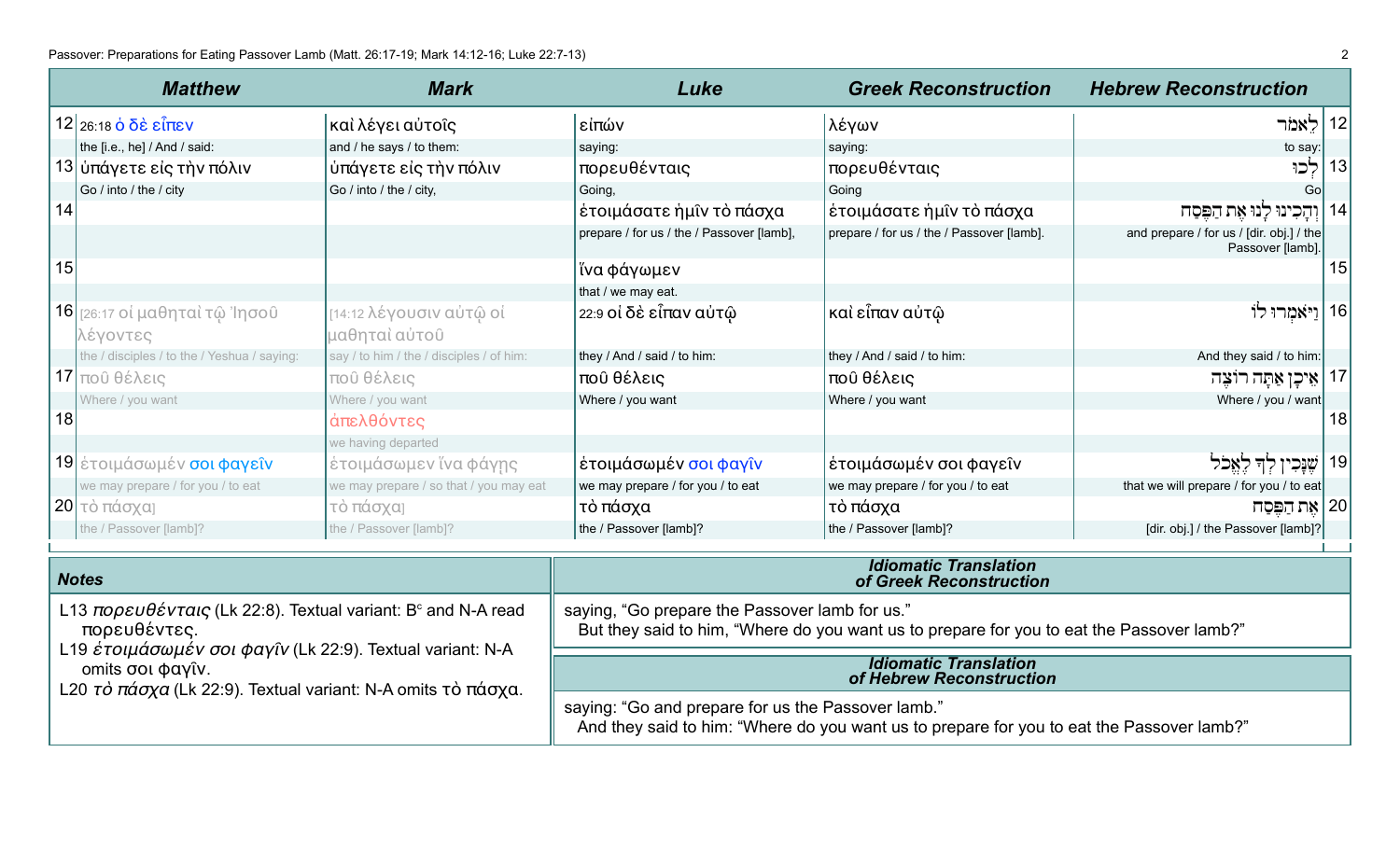| <b>Matthew</b>       | <b>Mark</b>                    | Luke                           | <b>Greek Reconstruction</b>    | <b>Hebrew Reconstruction</b>    |    |
|----------------------|--------------------------------|--------------------------------|--------------------------------|---------------------------------|----|
| 21                   |                                | 22:10 ὁ δὲ εἶπεν αὐτοῖς        | καὶ εἶπεν αὐτοῖς               | 21  וַיֹּאמֶר לְהֶם             |    |
|                      |                                | he / And / said / to them:     | And / he said / to them:       | And he said / to them:          |    |
| 22                   |                                | ιδού είσελθόντων ύμῶν          | ίδού είσελθόντων ύμών          | ּבִשֶּׁתְּכֵּנִסוּ<br>הרי       | 22 |
|                      |                                | Behold, / of entering / of you | Behold, / of entering / of you | Look, / when you will enter     |    |
| 23                   |                                | είς τὴν πόλιν                  | είς τὴν πόλιν                  | לעיר                            | 23 |
|                      |                                | into / the / city,             | into / the / city,             | to the city,                    |    |
| 24                   | καὶ ἀπαντήσει ὑμῖν             | συναντήσει ὑμῖν                | συναντήσει ὑμῖν                | 24   יִפְגַע בַּכֶם             |    |
|                      | and / will meet / you          | will meet / you                | will meet / you                | will meet / you                 |    |
| 25                   | άνθρωπος                       | άνθρωπος                       | άνθρωπος                       | אָדָם                           | 25 |
|                      | [a] man                        | [a] man                        | [a] man                        | $[a]$ man                       |    |
| 26 πρὸς τὸν δεῖνα    |                                |                                |                                |                                 | 26 |
| to / the / so-and-so |                                |                                |                                |                                 |    |
| 27                   | κεράμιον ὕδατος βαστάζων       | κεράμιον ὕδατος βαστάζων       | βαστάζων κεράμιον ὕδατος       | 27   נֹשֵׂא כַּד מַיִם          |    |
|                      | [a] jar / of water / carrying. | [a] jar / of water / carrying. | carrying / [a] jar / of water. | bearing / [a] jar (of) / water. |    |
| 28                   | άκολουθήσατε αὐτῷ              | άκολουθήσατε αὐτῷ              | άκολουθήσατε αὐτῷ              | 28   לְכוּ אַחֲרָיו             |    |
|                      | Follow / him,                  | Follow / him                   | Follow / him                   | Go / after him                  |    |
| 29                   |                                | είς τὴν οἰκίαν                 | είς τὴν οἰκίαν                 | לַבַּיִת                        | 29 |
|                      |                                | into / the / house             | into / the / house             | to the house                    |    |
| 30   καὶ             | $14:14$ KQI                    |                                |                                |                                 | 30 |
| and                  | and                            |                                |                                |                                 |    |
| 31                   | ὄπου ἂν εἰσέλθη                | είς ἣν είσπορεύεται            | είς ἣν είσπορεύεται            | 31   שיכנס לוֹ                  |    |
|                      | wher- / ever / he might enter, | into / which / he enters,      | into / which / he enters,      | that he will enter / to it      |    |

| <b>Notes</b>                                                                                      | <b>Idiomatic Translation</b><br>of Greek Reconstruction                                                                            |
|---------------------------------------------------------------------------------------------------|------------------------------------------------------------------------------------------------------------------------------------|
| L31 $\breve{\alpha}$ v (Mk 14:14). Textual variant: N-A reads $\breve{\text{c}}\acute{\alpha}$ v. | And he said to them, "Behold! As you enter the city a person carrying a pitcher of water will meet you.<br>Follow him to the house |
|                                                                                                   |                                                                                                                                    |
|                                                                                                   | <b>Idiomatic Translation</b><br>of Hebrew Reconstruction                                                                           |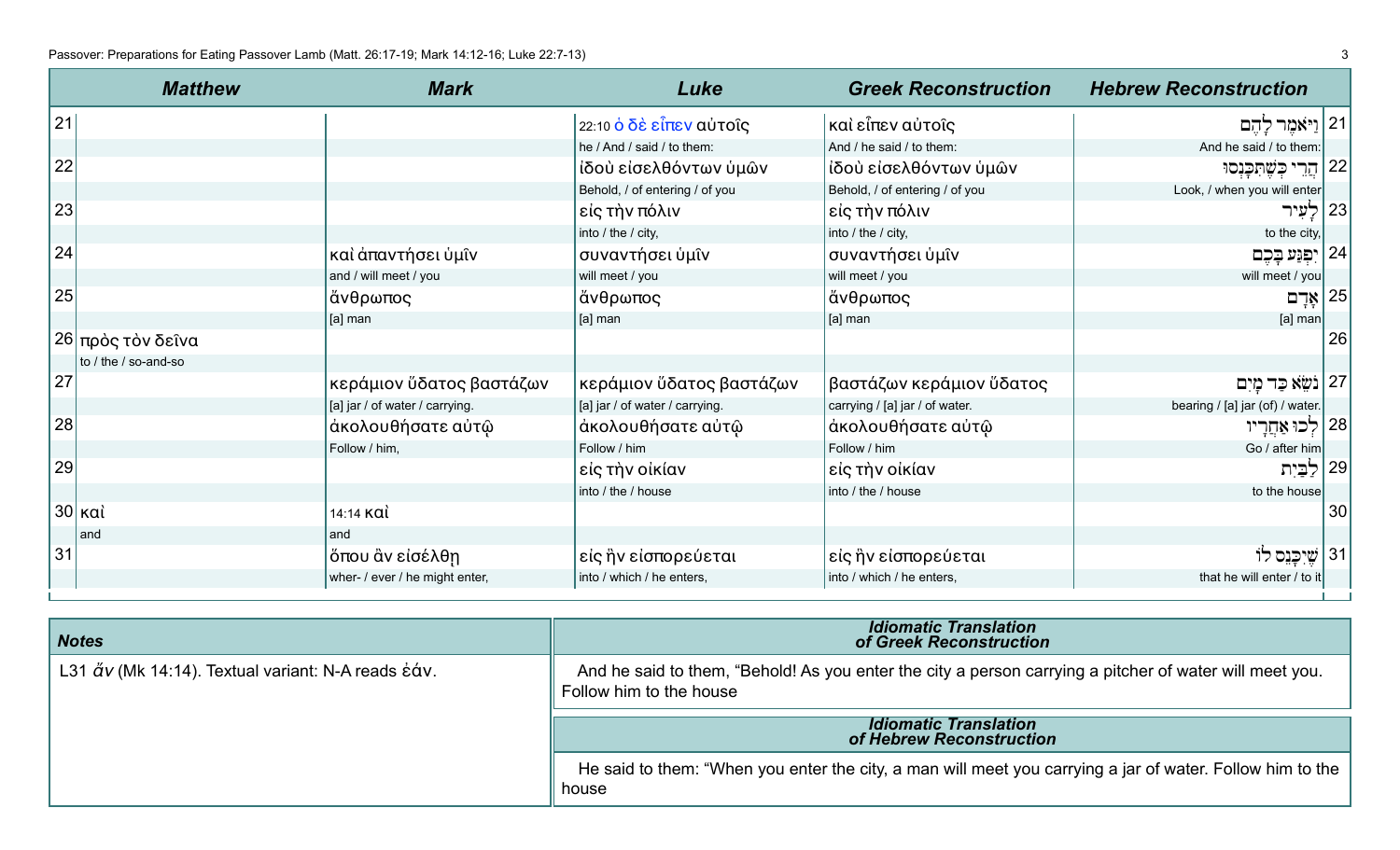|    | <b>Matthew</b>                  | <b>Mark</b>                            | Luke                                    | <b>Greek Reconstruction</b>             | <b>Hebrew Reconstruction</b>      |    |
|----|---------------------------------|----------------------------------------|-----------------------------------------|-----------------------------------------|-----------------------------------|----|
| 32 |                                 |                                        | 22:11 καὶ                               | καὶ                                     |                                   | 32 |
|    |                                 |                                        | ∣and                                    | land                                    |                                   |    |
|    | 33 εἴπατε                       | εἴπατε                                 | ∣ἐρεῖτε                                 | έρεῖτε                                  | 33 וְתֹאמְרוּ                     |    |
|    | say                             | say                                    | you will say                            | you will say                            | and you will say                  |    |
|    | <sub>ι</sub> 34 αὐτῷ            | τῷ οἰκοδεσπότη                         | τῷ οἰκοδεσπότη τῆς οἰκίας               | τῷ οἰκοδεσπότη τῆς οἰκίας               | הַבַּיִת                          | 34 |
|    | to him:                         | to the / house-master                  | to the / house-master / of the / house: | to the / house-master / of the / house: | to [the] owner (of) / the house:  |    |
| 35 |                                 | ὄτι                                    |                                         |                                         |                                   | 35 |
|    |                                 | I that                                 |                                         |                                         |                                   |    |
|    | 36 ό διδάσκαλος λέγει           | ό διδάσκαλος λέγει                     | λέγει σοι ό διδάσκαλος                  | λέγει σοι ό διδάσκαλος                  | 36   אוֹמֵר לִדְּ רַבֵּנוּ        |    |
|    | The / teacher / says:           | the / teacher / says:                  | Says / to you / the / teacher:          | Says / to you / the / teacher:          | Says / to you / our teacher:      |    |
|    | 37 ό καιρός μου έγγύς έστιν     |                                        |                                         |                                         |                                   | 37 |
|    | The / time / of me / near / is. |                                        |                                         |                                         |                                   |    |
| 38 |                                 | ποῦ ἐστιν τὸ κατάλυμά μου              | ποῦ ἐστιν τὸ κατάλυμα                   | ποῦ ἐστιν τὸ κατάλυμα                   | 138 <b>אִיכָן</b> הַחֶדֶר,        |    |
|    |                                 | Where / is / the / dining room / of me | Where / is / the / dining room          | Where / is / the / dining room          | Where [is] / the [dining] room    |    |
| 39 |                                 | ι ὄπου                                 | ὄπου                                    | ὄπου                                    | שבו                               | 39 |
|    |                                 | where                                  | where                                   | where                                   | that in it                        |    |
|    | , 40∣πρὸς σὲ                    |                                        |                                         |                                         |                                   | 40 |
|    | With / you                      |                                        |                                         |                                         |                                   |    |
|    | <sub>Ι</sub> 41∣ποιῶ            |                                        |                                         | φάγω                                    | 41   אוֹכֵל                       |    |
|    | I make                          |                                        |                                         | I may eat                               | I will eat                        |    |
|    | <sub>ι</sub> 42  τὸ πάσχα       | τὸ πάσχα                               | τὸ πάσχα                                | τὸ πάσχα                                | 42   אֶת הַפֵּסַח                 |    |
|    | the / Passover                  | the / Passover [lamb]                  | the / Passover [lamb]                   | the / Passover [lamb]                   | [dir. obj.] / the Passover [lamb] |    |

| <b>Notes</b> | <b>Idiomatic Translation</b><br>of Greek Reconstruction                                                                                 |
|--------------|-----------------------------------------------------------------------------------------------------------------------------------------|
|              | the enters, and say to the master of the house, 'The teacher says to you, "Where is my dining room where<br>I may eat the Passover lamb |
|              | <b>Idiomatic Translation</b><br>of Hebrew Reconstruction                                                                                |
|              | into which he enters, and say to the landlord: 'Our teacher says to you: "Where is the room in which I may<br>eat the Passover lamb     |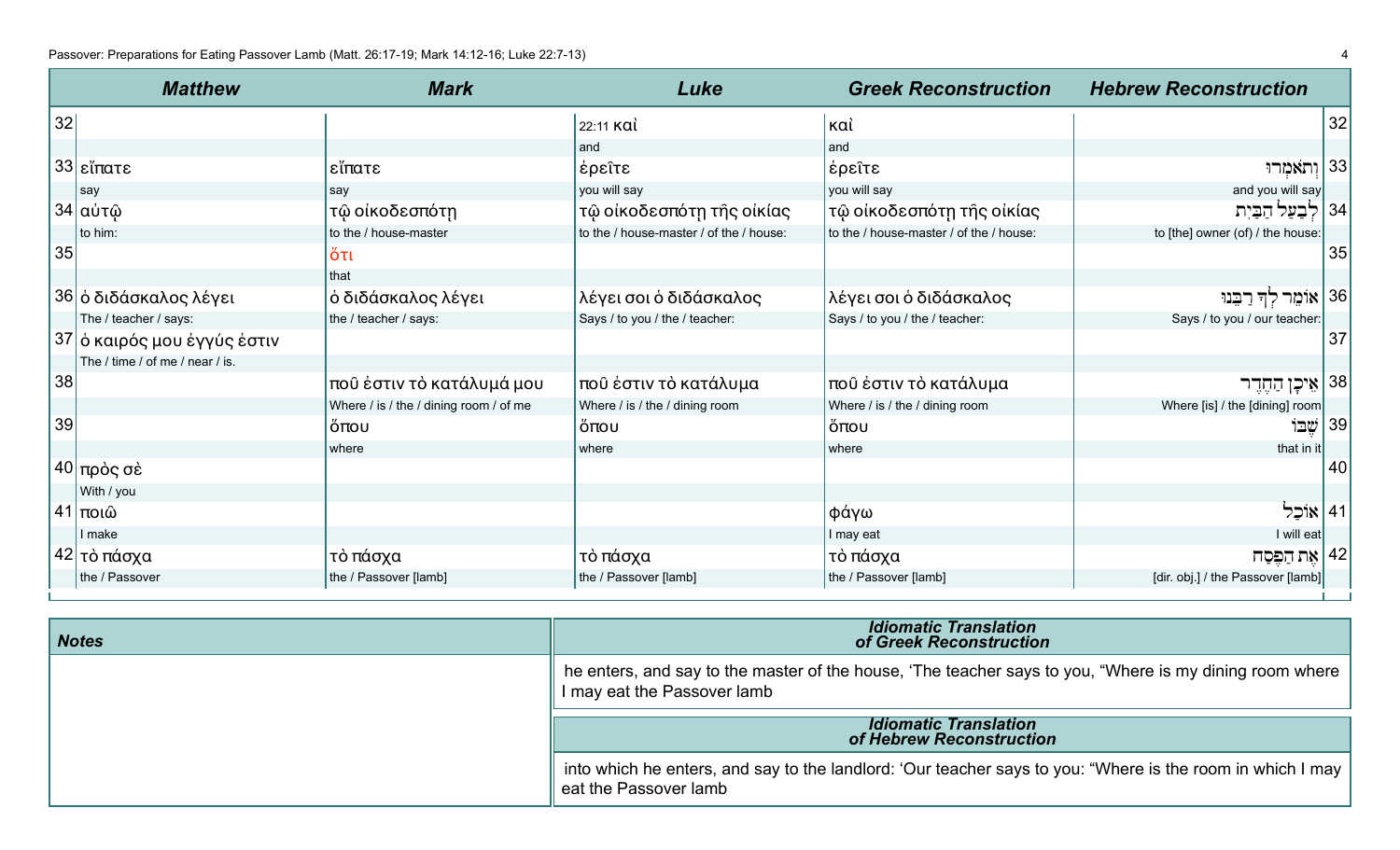|    | <b>Matthew</b>                  | <b>Mark</b>                                      | Luke                                              | <b>Greek Reconstruction</b>                       | <b>Hebrew Reconstruction</b>          |    |
|----|---------------------------------|--------------------------------------------------|---------------------------------------------------|---------------------------------------------------|---------------------------------------|----|
|    | 43  μετὰ τῶν μαθητῶν μου        | μετὰ τῶν μαθητῶν μου                             | μετά τῶν μαθητῶν μου                              | μετὰ τῶν μαθητῶν μου                              | 43   עם תַּלְמִידַ                    |    |
|    | with / the / disciples / of me. | with / the / disciples / of me                   | with / the / disciples / of me                    | with / the / disciples / of me?                   | with / my disciples?                  |    |
| 44 |                                 | φάγω                                             | φάγω                                              |                                                   |                                       | 44 |
|    |                                 | I may eat?                                       | I may eat?                                        |                                                   |                                       |    |
| 45 |                                 | 14:15 καὶ αὐτὸς ὑμῖν δείξει                      | 22:12 κάκεῖνος ὑμῖν δείξει                        | καὶ αὐτὸς δείξει ὑμῖν                             | וְהוּא יַרְאָה לָכֵם                  | 45 |
|    |                                 | And / he / to you / will show                    | And that man / to you / will show                 | And / he / will show / to you                     | And he / will show / to you           |    |
| 46 |                                 | άνάγαιον μέγα έστρωμένον                         | άνάγαιον μέγα ἐστρωμένον                          | άνάγαιον μέγα έστρωμένον                          | 46   עֵלְיָּה גִּדוֹלָה מוּצַעַת      |    |
|    |                                 | [an] upstairs room / big / having been<br>spread | [an] upstairs room / big / having been<br>spread. | [an] upstairs room / big / having been<br>spread. | [an] upstairs room / big / furnished. |    |
| 47 |                                 | έτοιμον                                          |                                                   |                                                   |                                       | 47 |
|    |                                 | prepared.                                        |                                                   |                                                   |                                       |    |
| 48 |                                 | καὶ ἐκεῖ ἑτοιμάσατε ἡμῖν                         | έκεῖ ἑτοιμάσατε                                   | έκει έτοιμάσατε                                   | 48   שֵם הָכִינוּ                     |    |
|    |                                 | and / there / prepare / for us.                  | There / prepare.                                  | There / prepare.                                  | There / prepare.                      |    |
|    | 49 26:19 καὶ                    | 14:16 καὶ ἐξῆλθον                                | 22:13 άπελθόντες δέ                               | άπελθόντες δὲ                                     | <u>וי</u> לכו                         | 49 |
|    | And                             | And / went out                                   | departing / And                                   | departing / And                                   | And they went                         |    |
|    | 50  ἐποίησαν                    |                                                  |                                                   |                                                   |                                       | 50 |
|    | did                             |                                                  |                                                   |                                                   |                                       |    |
|    | 51  οἱ μαθηταὶ                  | οί μαθηταὶ                                       |                                                   |                                                   |                                       | 51 |
|    | the / disciples                 | the / disciples                                  |                                                   |                                                   |                                       |    |
| 52 |                                 | καὶ ἦλθον εἰς τὴν πόλιν                          |                                                   |                                                   |                                       | 52 |
|    |                                 | and / came / into / the / city,                  |                                                   |                                                   |                                       |    |
|    | 53  ὡς συνέταξεν αὐτοῖς         |                                                  |                                                   |                                                   |                                       | 53 |
|    | as / he commanded / them        |                                                  |                                                   |                                                   |                                       |    |

| <b>Notes</b> | <b>Idiomatic Translation</b><br>of Greek Reconstruction                                                         |
|--------------|-----------------------------------------------------------------------------------------------------------------|
|              | with my disciples?" And he will show you a large furnished upper room. There prepare."<br>So departing,         |
|              | <b>Idiomatic Translation</b><br>of Hebrew Reconstruction                                                        |
|              | with my disciples?" And he will show you a large, furnished upstairs room. There prepare."<br>And they departed |